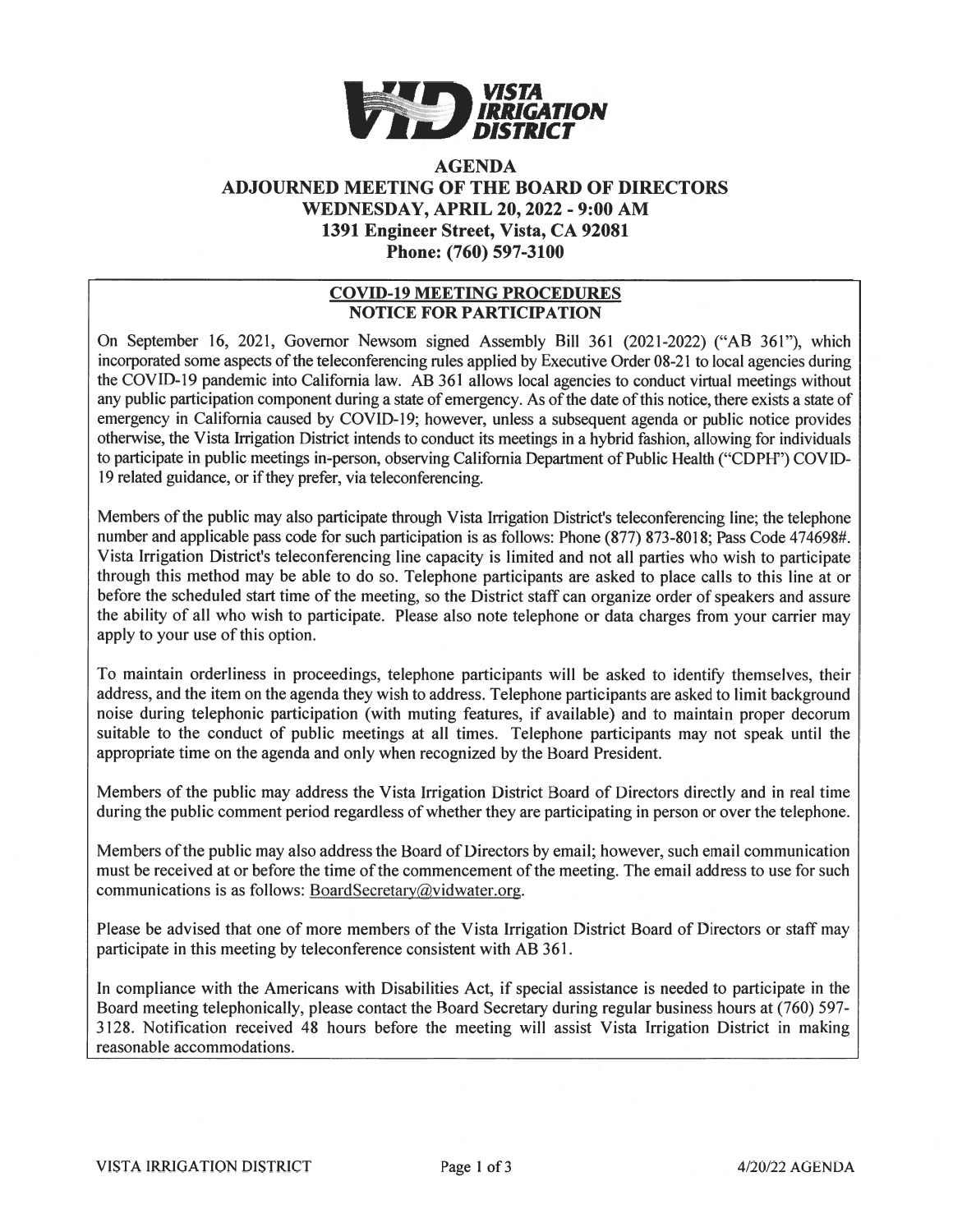

# AGENDAADJOURNED MEETING OF THE BOARD OF DIRECTORS WEDNESDAY, APRIL 20, 2022 - 9:00 AM 1391 Engineer Street, Vista, CA 92081 Phone: (760) 597-3100

## 1. CALL TO ORDER

## 2. ROLL CALL -DETERMINATION OF QUORUM

#### 3. PLEDGE OF ALLEGIANCE

#### 4. CONSIDER APPROVAL OF AGENDA

In the case of an emergency, items may be added to the Agenda by a majority vote of the Board of Directors. An emergency is defined as <sup>a</sup> work stoppage, <sup>a</sup> crippling disaster, or other activity that severely imperils public health, safety, or both. Also, items that arise after the posting of the Agenda may be added by <sup>a</sup> 2/3 vote of the Board. Items on the agenda may be taken out of sequential order as their priority is determined by the Board of Directors. The Board may take action on any item appearing on the agenda.

#### 5. ORAL COMMUNICATIONS

Members ofthe public may address the Board on items not appearing on the posted agenda. which are within the subject matter jurisdiction of the Board. Speakers are asked to limit their comments to five (5) minutes; the total time allowable for all public comment on items not appearing on the agenda at any one meeting may be limited. Comments on items listed on the agenda will be taken before or during discussion ofthe agenda item. Members ofthe public desiring to address the Board are asked to complete a speaker's slip available on the table near the entrance ofthe Boardroom and presen<sup>t</sup> it to the Board Secretary prior to the meeting.

#### 6. CONSENT CALENDAR

Any member ofthe Board, staffor public may reques<sup>t</sup> that items from the Consent Calendar be removed for discussion. Items so removed shall be acted upon separately immediately following approval of items remaining on the Consent Calendar.

#### A. Paving services

Recommendation: Authorize the General Manager to amend the existing agreemen<sup>t</sup> with Joe 's Paving, Inc. to provide paving services on District projects in an amount not to exceed \$725,000.

### B. Acknowledgement of easements

Recommendation. Acknowledge existing easements via Tract Mapfor <sup>a</sup> multi-family development known as Green Oak Villas, consisting of 107 townhomes on approximately 8.0 gross acres owned by Beazer Homes Holdings, LLC, located at the northeast corner of Sycamore Avenue and Green Oak Road within the City of Vista (LN 2020-017; APN 217-210-38, 39, 73, 74; DIV NO 5)

## C. Grant of Right of Way and Quitclaim Deed

Recommendation: Accept Grant of Right of Way (F39) and approve Quitclaim Deed (697) for a single-family residential lot consisting of approximately 0.84 gross acres, owned by Dan Frame, located at 1017 La Rueda Road, Vista (LN 2021-036; APN 181-210-10; DIV NO 5)

D. Minutes of the Board of Directors meeting on April 6, 2022

Recommendation: Approval of draft minutes

#### E. Ratification of check disbursements

Recommendation: Adopt <sup>a</sup> resolution ratifying checks numbered 69123 through 69228 in the amount of \$1,593,155.79 pursuant to the cash disbursement report detailing expenditures